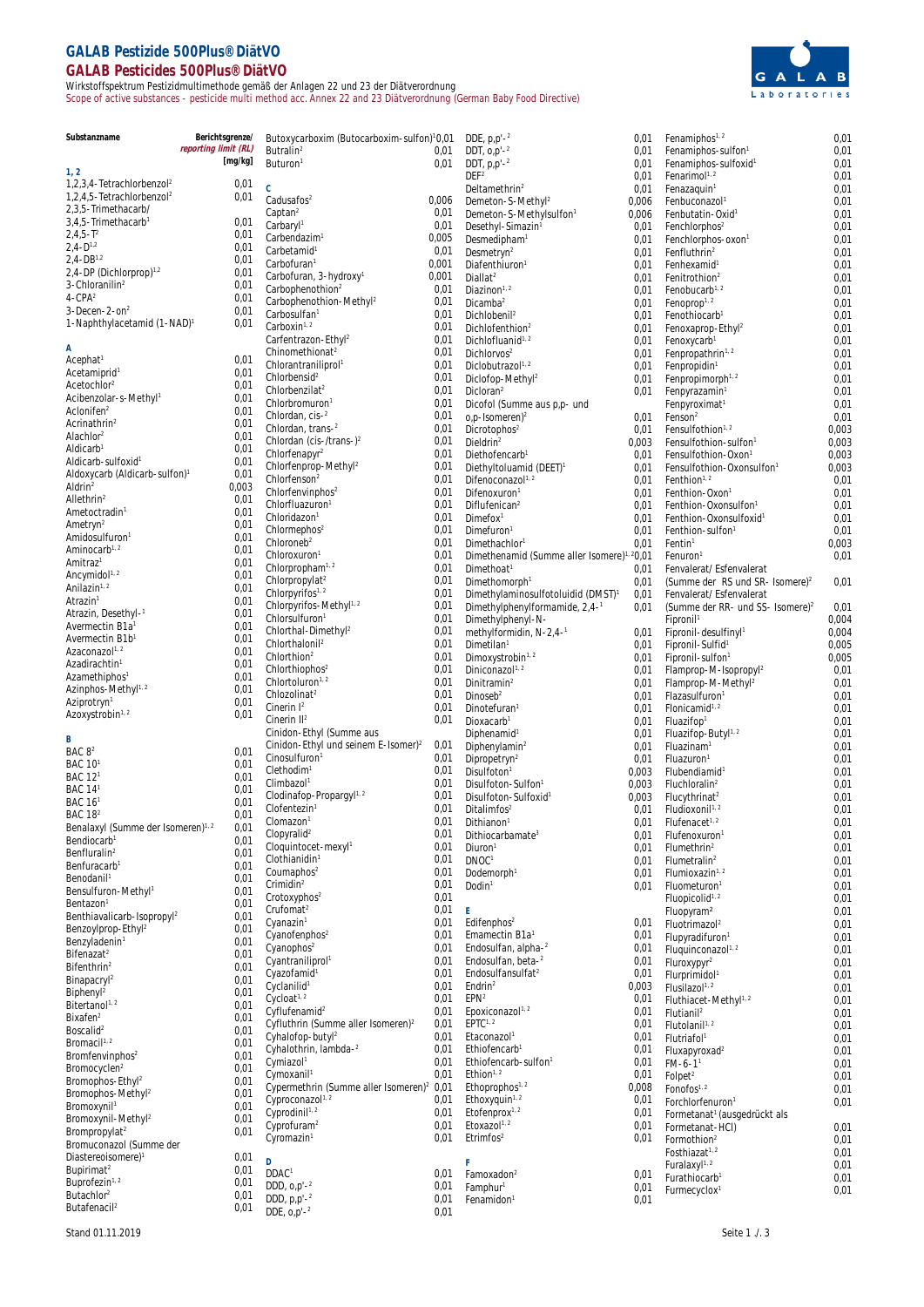## **GALAB Pestizide 500Plus® DiätVO GALAB Pesticides 500Plus® DiätVO**

Wirkstoffspektrum Pestizidmultimethode gemäß der Anlagen 22 und 23 der Diätverordnung Scope of active substances - pesticide multi method acc. Annex 22 and 23 Diätverordnung (German Baby Food Directive)



| G, H                                                            |       | Methomyl <sup>1</sup>                            | 0,01  | Prochloraz <sup>1</sup>                                | 0,01  | Terbacil <sup>1, 2</sup>                 | 0,01  |
|-----------------------------------------------------------------|-------|--------------------------------------------------|-------|--------------------------------------------------------|-------|------------------------------------------|-------|
| Genite <sup>2</sup>                                             | 0,01  | Methoprotryn <sup>1, 2</sup>                     | 0,01  | Procymidon <sup>2</sup>                                | 0,01  | Terbufos <sup>1</sup>                    | 0,003 |
| Halfenprox <sup>2</sup>                                         | 0,01  | Methoxychlor <sup>2</sup>                        | 0,01  | Profenofos <sup>2</sup>                                | 0,01  | Terbufos-sulfon <sup>1</sup>             | 0,003 |
| Haloxyfop <sup>1,2</sup>                                        | 0,003 | Methoxyfenozid                                   | 0,01  | Profluralin <sup>2</sup>                               | 0,01  | Terbufos-sulfoxid <sup>1</sup>           | 0,003 |
| Haloxyfop-ethoxyethylester <sup>1, 2</sup>                      | 0,003 | Metobromuron <sup>1</sup>                        | 0,01  | Profoxydim                                             | 0,01  | Terbumeton <sup>1</sup>                  | 0,01  |
| Haloxyfop-methylester <sup>1, 2</sup>                           | 0,003 | Metolachlor (Summe der Isomeren) <sup>1, 2</sup> | 0,01  | Promecarb <sup>1</sup>                                 | 0,01  | Terbuthylazin <sup>1, 2</sup>            | 0,01  |
| $HCH$ , alpha $-2$                                              | 0,01  | Metolcarb <sup>1</sup>                           | 0,01  | Prometon <sup>1, 2</sup>                               | 0,01  | Terbutryn <sup>1</sup>                   | 0,01  |
| $HCH$ , beta- $2$                                               | 0,01  | Metoxuron <sup>1</sup>                           | 0,01  | Prometryn <sup>1</sup>                                 | 0,01  | Tetrachlorvinphos <sup>2</sup>           | 0,01  |
| $HCH$ , delta- $2$                                              | 0,01  | Metrafenon <sup>2</sup>                          | 0,01  | Propachlor <sup>1</sup>                                | 0,01  | Tetraconazol                             | 0,01  |
| $HCH$ , epsilon- $2$                                            | 0,01  | Metribuzin <sup>1, 2</sup>                       | 0,01  | Propamocarb <sup>1</sup>                               | 0,01  | Tetradifon <sup>2</sup>                  | 0,01  |
| $HCH$ , gamma- $2$                                              | 0,01  | Metsulfuron-Methyl <sup>1</sup>                  | 0,01  | Propanil <sup>2</sup>                                  | 0,01  | Tetrahydrophthalimid (THPI) <sup>2</sup> | 0,01  |
| Heptachlor <sup>2</sup>                                         | 0,003 | Mevinphos (Summe der E- und                      |       | Propaquizafop <sup>1</sup>                             | 0,01  | Tetramethrin <sup>2</sup>                | 0,01  |
| Heptachlorepoxid, cis-2                                         | 0,01  | $Z$ -Isomeren) <sup>2</sup>                      | 0,01  | Propargit <sup><math>1, 2</math></sup>                 | 0,01  | Tetrasul <sup>2</sup>                    | 0,01  |
| Heptachlorepoxid, trans-2                                       | 0,003 | Milbemectin <sup>1</sup>                         | 0,01  | Propazin <sup>1</sup>                                  | 0,01  | TFNA <sup>1</sup>                        | 0,01  |
| Heptenophos <sup>1, 2</sup>                                     | 0,01  | Mirex <sup>2</sup>                               | 0,01  | Propetamphos <sup>1, 2</sup>                           | 0,01  | TFNG <sup>1</sup>                        | 0,01  |
| Hexachlorbenzol <sup>2</sup>                                    | 0,003 | Molinat <sup>1, 2</sup>                          | 0,01  | Propham <sup>1, 2</sup>                                | 0,01  | Thiabendazol <sup>1</sup>                | 0,01  |
| Hexaconazol <sup>1</sup>                                        | 0,01  | Monocrotophos <sup>1, 2</sup>                    | 0,01  | Propiconazol (Summe der Isomeren) <sup>1, 2</sup> 0,01 |       | Thiacloprid                              | 0,01  |
| Hexaflumuron <sup>1</sup>                                       | 0,01  | Monolinuron <sup>1</sup>                         | 0,01  | Propineb <sup>2</sup> (bestimmt als CS2)               | 0,006 | Thiamethoxam <sup>1</sup>                | 0,01  |
| Hexazinon <sup>1</sup>                                          | 0,01  | Monuron <sup>1</sup>                             | 0,01  | Propoxur <sup>1</sup>                                  | 0,01  | Thifensulfuron-Methyl <sup>1</sup>       | 0,01  |
| Hexythiazox <sup>1</sup>                                        | 0,01  | Myclobutanil <sup>2</sup>                        | 0,01  | Propylen-thioharnstoff <sup>1</sup>                    | 0,006 | Thiodicarb <sup>1</sup>                  | 0,01  |
| Hydramethylnon <sup>1</sup>                                     | 0,01  |                                                  |       | Proquinazid <sup>1, 2</sup>                            | 0,01  | Thiofanox <sup>1</sup>                   | 0,01  |
|                                                                 |       | N, O, P                                          |       | Prosulfocarb <sup>1</sup>                              | 0,01  | Thiofanox-sulfon <sup>1</sup>            | 0,01  |
|                                                                 |       | Naled <sup>1</sup>                               | 0,01  | Prosulfuron <sup>®</sup>                               | 0,01  | Thiofanox-sulfoxid <sup>1</sup>          | 0,01  |
| Icaridin (Picaridin) <sup>2</sup>                               | 0,01  | Napropamid <sup>1</sup>                          | 0,01  | Prothioconazol <sup>®</sup>                            | 0,01  |                                          |       |
| Imazalil <sup>1,2</sup>                                         | 0,01  | Neburon <sup>1</sup>                             | 0,01  | Prothioconazol-desthio                                 | 0,01  | Thiometon <sup>1, 2</sup>                | 0,01  |
| Imazamos <sup>2</sup>                                           | 0,01  | Nicosulfuron <sup>1</sup>                        | 0,01  | Prothiophos <sup>2</sup>                               | 0,01  | Thionazin <sup>2</sup>                   | 0,01  |
| Imazapyr                                                        | 0,01  | Nitenpyram <sup>1</sup>                          | 0,01  | Pyraclostrobin <sup>1</sup>                            | 0,01  | Thiophanat-Methyl <sup>1</sup>           | 0,01  |
| Imazaquin                                                       | 0,01  | $N$ itralin <sup>2</sup>                         | 0,01  |                                                        |       |                                          |       |
| Imibenconacol $1, 2$                                            | 0,01  | Nitrapyrin <sup>2</sup>                          |       | Pyraflufen-Ethyl <sup>2</sup>                          | 0,01  | Tiocarbazil <sup>1, 2</sup>              | 0,01  |
| Imidacloprid                                                    | 0,01  | Nitrofen <sup>2</sup>                            | 0,01  | Pyrazophos <sup>1, 2</sup>                             | 0,01  | Tolclofos-Methyl <sup>2</sup>            | 0,01  |
| Indoxacarb (Summe aus Indoxacarb und                            |       |                                                  | 0,003 | Pyrethrin $I2$                                         | 0,01  | Tolfenpyrad <sup>1</sup>                 | 0,01  |
| seinen R- Enantiomeren)                                         | 0,01  | Nitrothal-Isopropyl <sup>2</sup>                 | 0,01  | Pyrethrin II <sup>2</sup>                              | 0,01  | Tolylfluanid <sup>2</sup>                | 0,01  |
|                                                                 | 0,01  | Norflurazon <sup>1</sup>                         | 0,01  | Pyridaben <sup>1</sup>                                 | 0,01  | Transfluthrin <sup>2</sup>               | 0,01  |
| $I$ odofenphos <sup>2</sup><br>lodosulfuron-Methyl <sup>1</sup> |       | Novaluron <sup>1</sup>                           | 0,01  | Pyridalyl <sup>1, 2</sup>                              | 0,01  | Triadimefon $1, 2$                       | 0,01  |
|                                                                 | 0,01  | Nuarimol <sup>1, 2</sup>                         | 0,01  | Pyridaphenthion <sup>1</sup>                           | 0,01  | Triadimenol <sup>1, 2</sup>              | 0,01  |
| loxynil                                                         | 0,01  | Ofurac <sup>1</sup>                              | 0,01  | Pyridat <sup>1</sup>                                   | 0,01  | Triallat <sup>1, 2</sup>                 | 0,01  |
| loxyniloctanoat <sup>2</sup>                                    | 0,01  | Omethoat <sup>1</sup>                            | 0,003 | Pyrifenox <sup>2</sup>                                 | 0,01  | Triamiphos <sup>1, 2</sup>               | 0,01  |
| $I$ probenfos <sup>2</sup>                                      | 0,01  | Oxadiazon <sup>1</sup>                           | 0,01  | Pyrimethanil <sup>1, 2</sup>                           | 0,01  | Triasulfuron <sup>1</sup>                | 0,01  |
| Iprodion <sup>2</sup>                                           | 0,01  | Oxadixy $l^{1,2}$                                | 0,01  | Pyriofenon <sup>1</sup>                                | 0,01  | Triazamat <sup>1, 2</sup>                | 0,01  |
| Iprovalicarb <sup>1</sup>                                       | 0,01  | Oxamyl <sup>1</sup>                              | 0,01  | Pyriproxyfen <sup>2</sup>                              | 0,01  | Triazophos <sup>1, 2</sup>               | 0,01  |
| Isazofos <sup>2</sup>                                           | 0,01  | Oxychlordan <sup>2</sup>                         | 0,01  |                                                        |       | Tribenuron-Methyl <sup>1</sup>           | 0,01  |
| Isobenzan <sup>2</sup>                                          | 0,01  | Oxydemeton-Methyl <sup>1</sup>                   | 0,006 | Q, R, S                                                |       | Trichlorfon <sup>1</sup>                 | 0,01  |
| Isocarbamid <sup>1</sup>                                        | 0,01  | Oxyfluorfen <sup>2</sup>                         | 0,01  | Quinalphos <sup>1</sup>                                | 0,01  | Trichloronat <sup>2</sup>                | 0,01  |
| Isocarbophos <sup>2</sup>                                       | 0,01  | Paclobutrazol <sup>1, 2</sup>                    | 0,01  | Quinclorac <sup>1, 2</sup>                             | 0,01  | Tricyclazol <sup>1</sup>                 | 0,01  |
| Isodrin <sup>2</sup>                                            | 0,01  | Paraoxon <sup>1</sup>                            | 0,01  | Quinmerac <sup>1</sup>                                 | 0,01  | Tridemorph <sup>1</sup>                  | 0,01  |
| Isofenphos <sup>2</sup>                                         | 0,01  | Paraoxon-Methyl <sup>1</sup>                     | 0,01  | Quinoxyfen                                             | 0,01  | Trietazin <sup>2</sup>                   | 0,01  |
| Isofenphos-Methyl <sup>2</sup>                                  | 0,01  | Parathion <sup>2</sup>                           | 0,01  | Quintozen <sup>2</sup>                                 | 0,01  | Trifloxystrobin <sup>1, 2</sup>          | 0,01  |
| Isomethiozin <sup>1, 2</sup>                                    | 0,01  | Parathion-Methyl <sup>2</sup>                    | 0,01  | Quizalofop (Summe der Isomeren) <sup>1, 2</sup>        | 0,01  | Triflumizol <sup>1, 2</sup>              | 0,01  |
| Isoprocarb <sup>1</sup>                                         | 0,01  | Pebulat <sup>1, 2</sup>                          | 0,01  | Rabenzazol                                             | 0,01  | Triflumuron <sup>1</sup>                 | 0,01  |
| Isopropalin <sup>2</sup>                                        | 0,01  | Penconazol <sup>1</sup>                          | 0,01  | Resmethrin <sup>1</sup>                                | 0,01  | Trifluralin <sup>2</sup>                 | 0,01  |
| Isoprothiolan <sup>1</sup>                                      | 0,01  | Pencycuron                                       | 0,01  | Rimsulfuron <sup>1</sup>                               | 0,01  | Triflusulfuron-Methyl <sup>1</sup>       | 0,01  |
| Isoproturon                                                     | 0,01  | Pendimethalin <sup>1</sup>                       | 0,01  | Rotenon <sup>1</sup>                                   | 0,01  | Triforin <sup>1</sup>                    | 0,01  |
| Isopyrazam                                                      | 0,01  | Penflufen <sup>1</sup>                           | 0,01  | Sebuthylazin <sup>1</sup>                              | 0,01  | Triticonazol <sup>1</sup>                | 0,01  |
| Isoxaben <sup>1</sup>                                           | 0,01  | Pentachloranilin <sup>2</sup>                    | 0,01  | Sethoxydim <sup>1, 2</sup>                             | 0,01  |                                          |       |
| Isoxadifen-Ethyl <sup>2</sup>                                   | 0,01  | Pentachloranisol <sup>2</sup>                    | 0,01  | Silaneophan <sup>2</sup>                               | 0,01  | U.Z                                      |       |
| Isoxathion <sup>1</sup>                                         | 0,01  | Pentachlorbenzol <sup>2</sup>                    | U,UT  | Silthiofam                                             | 0,01  | Uniconazol <sup>1</sup>                  | 0,01  |
| Jasmolin <sup>12</sup>                                          | 0,01  | Pentachlorphenol <sup>2</sup>                    | 0,01  | Simazin <sup>1</sup>                                   | 0,01  | Valifenalat <sup>2</sup>                 | 0,01  |
| Jasmolin II <sup>2</sup>                                        | 0,01  | Pentanochlor <sup>2</sup>                        | 0,01  | Spinetoram <sup>1</sup>                                | 0,01  | Vamidothion                              | 0,01  |
|                                                                 |       | Penthiopyrad <sup>1</sup>                        | 0,01  | Spinosad (Spinosyn $A + D$ ) <sup>1</sup>              | 0,01  | Vinclozolin <sup>2</sup>                 | 0,01  |
| K, L, M                                                         |       | Permethrin (Summe der Isomeren) <sup>2</sup>     | 0,01  | Spirodiclofen <sup>1</sup>                             | 0,01  | Zoxamid <sup>1, 2</sup>                  | 0,01  |
| Kresoxim-Methyl <sup>1, 2</sup>                                 | 0,01  | Perthan <sup>2</sup>                             | 0,01  | Spiromesifen <sup>1, 2</sup>                           | 0,01  |                                          |       |
| Lenacil <sup>1</sup>                                            | 0,01  | Pethoxamid <sup>2</sup>                          | 0,01  | Spirotetramat <sup>1</sup>                             | 0,01  |                                          |       |
| Leptophos <sup>2</sup>                                          | 0,01  | Phenmedipham <sup>1</sup>                        | 0,01  | Spirotetramat-enol <sup>1</sup>                        | 0,01  |                                          |       |
| Linuron <sup>1</sup>                                            | 0,01  | Phenothrin <sup>2</sup>                          | 0,01  | Spirotetramat-enol-Glc1                                | 0,01  |                                          |       |
| Lufenuron <sup>1</sup>                                          | 0,01  | Phenthoat <sup>1, 2</sup>                        | 0,01  | Spirotetramat-ketohydroxy <sup>1</sup>                 | 0,01  |                                          |       |
| Malaoxon <sup>1, 2</sup>                                        | 0,01  | Phenylphenol, ortho-2                            | 0,01  | Spirotetramat-mono-hydroxy <sup>1</sup>                | 0,01  |                                          |       |
| Malathion <sup>1, 2</sup>                                       | 0,01  | Phorat <sup>1, 2</sup>                           | 0,01  | Spiroxamin <sup>1, 2</sup>                             | 0,01  |                                          |       |
| Mandipropamid <sup>1</sup>                                      | 0,01  | Phorat-sulfon <sup>1</sup>                       | 0,01  | Sulfentrazon <sup>1</sup>                              | 0,01  |                                          |       |
| MCPA <sup>2</sup>                                               | 0,01  | Phorat-sulfoxid <sup>1</sup>                     | 0,01  | Sulfosulfuron <sup>1</sup>                             | 0,01  |                                          |       |
| MCPB <sup>2</sup>                                               | 0,01  | Phosalon <sup>2</sup>                            | 0,01  | Sulfotep <sup>1, 2</sup>                               | 0,01  |                                          |       |
| Mecarbam <sup>1, 2</sup>                                        | 0,01  | Phosfolan <sup>2</sup>                           | 0,01  | Sulfoxaflor <sup>1</sup>                               | 0,01  |                                          |       |
| Mecoprop (Summe der Isomeren) <sup>1, 2</sup>                   | 0,01  | Phosmet <sup>1, 2</sup>                          | 0,01  | Sulprofos <sup>2</sup>                                 | 0,01  |                                          |       |
| Mefenpyr-diethyl <sup>1,2</sup>                                 | 0,01  | Phosmet Oxon <sup>1, 2</sup>                     | 0,01  | Swep <sup>1, 2</sup>                                   | 0,01  |                                          |       |
| Mepanipyrim <sup>1, 2</sup>                                     | 0,01  | Phosphamidon <sup>1, 2</sup>                     | 0,01  |                                                        |       |                                          |       |
| Mephosfolan <sup>1, 2</sup>                                     | 0,01  | Phoxim <sup>1</sup>                              | 0,01  |                                                        |       |                                          |       |
| Mepronil <sup>1</sup>                                           | 0,01  | Phthalimid (PI) <sup>2</sup>                     | 0,01  | Tau-Fluvalinat <sup>2</sup>                            | 0,01  |                                          |       |
| Merphos <sup>2</sup>                                            | 0,01  | Picolinafen <sup>2</sup>                         | 0,01  | Tebuconazol <sup>1, 2</sup>                            | 0,01  |                                          |       |
| Metaflumizon (Summe von E- und                                  |       | Picoxystrobin <sup>1, 2</sup>                    | 0,01  | Tebufenozid <sup>1</sup>                               | 0,01  |                                          |       |
| $Z$ -Isomeren) <sup>1</sup>                                     | 0,01  | Piperonylbutoxid <sup>1, 2</sup>                 | 0,01  | Tebufenpyrad <sup>1, 2</sup>                           | 0,01  |                                          |       |
| Metalaxyl (Summen der Isomeren) <sup>1,2</sup>                  | 0,01  | Piperophos <sup>2</sup>                          | 0,01  | Tebupirimphos <sup>1, 2</sup>                          | 0,01  |                                          |       |
| Metamitron <sup>1</sup>                                         | 0,01  | Pirimicarb <sup>1, 2</sup>                       |       | Tebutam <sup>1</sup>                                   | 0,01  |                                          |       |
| Metazachlor <sup>1</sup>                                        | 0,01  |                                                  | 0,01  | Tecnacen <sup>2</sup>                                  | 0,01  |                                          |       |
| Metconazol <sup>1</sup>                                         | 0,01  | Pirimicarb, Desmethyl-1                          | 0,01  | Teflubenzuron <sup>1</sup>                             | 0,01  |                                          |       |
| Methabenzthiazuron <sup>1</sup>                                 | 0,01  | Pirimicarb, Desmethylformamido <sup>1</sup>      | 0,01  | Tefluthrin <sup>2</sup>                                | 0,01  |                                          |       |
| Methacrifos <sup>2</sup>                                        |       | Pirimiphos-Ethyl <sup>2</sup>                    | 0,01  | Tembotrion <sup>1, 2</sup>                             | 0,01  |                                          |       |
|                                                                 | 0,01  | Pirimiphos-Methyl <sup>1, 2</sup>                | 0,01  | Temephos <sup>1, 2</sup>                               |       |                                          |       |
| Methamidophos <sup>1</sup>                                      | 0,01  | Plifenat <sup>2</sup>                            | 0,01  |                                                        | 0,01  |                                          |       |
| Methidathion <sup>1, 2</sup>                                    | 0,01  |                                                  |       | Tepraloxydim <sup>1</sup>                              | 0,01  |                                          |       |